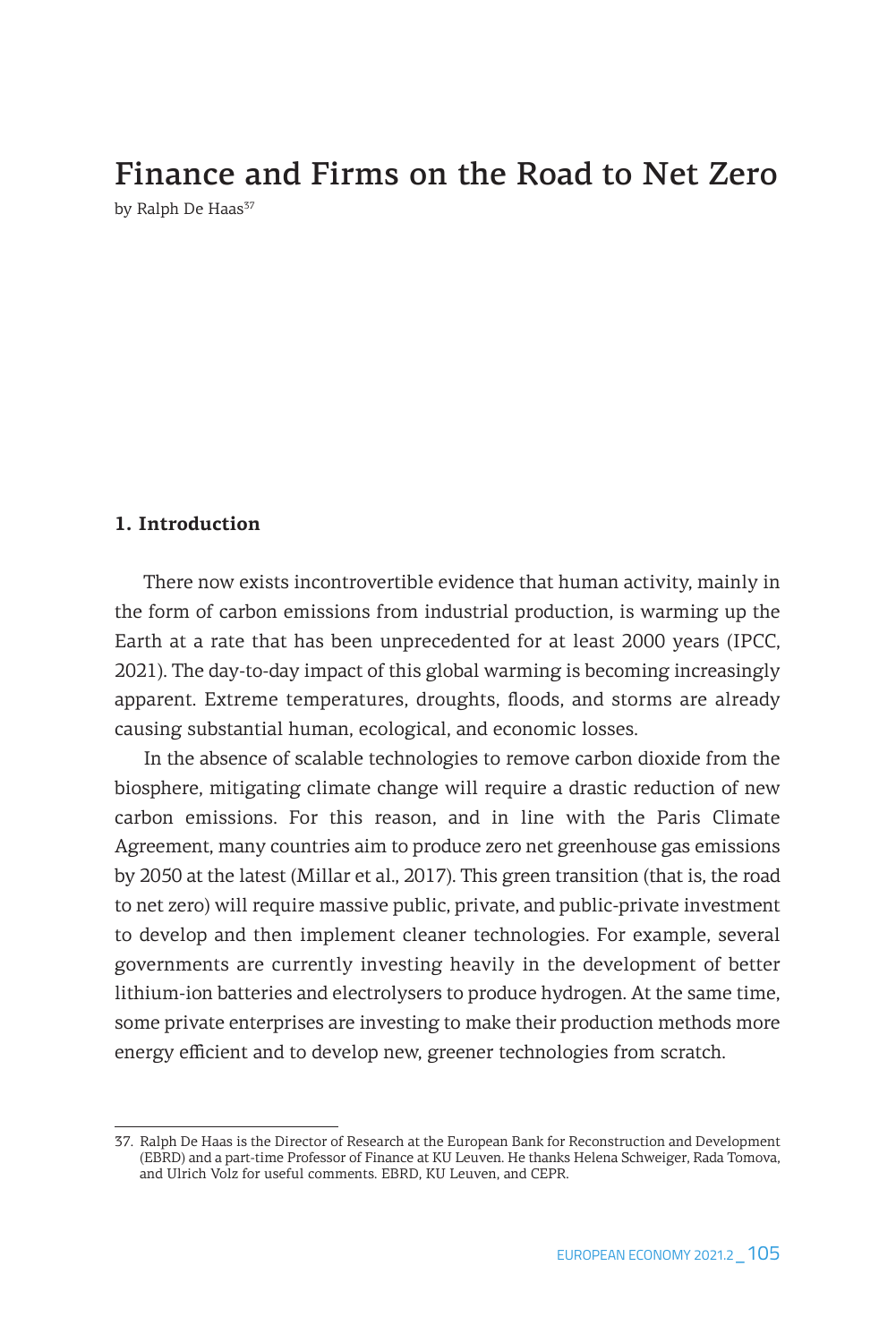#### **ARTICLES**

How can the financial system – banks, bonds, as well as public and private equity – facilitate this green transition? A well-established literature has by now shown convincingly that deeper financial systems can foster economic growth (Levine, 1997). An open question is whether the financial sector also influences the 'greenness' of economic growth? For example, large-scale investments to invent and then implement green technologies may only be possible if firms can access external finance. Moreover, some sources of finance may be better suited to fund green investment than others. The financial *structure* of a country may then co-determine how polluting its development path turns out to be.

This article discusses some emerging evidence on the nexus between the financial system, carbon emissions, and economic growth. I will make three main points. First, I will argue that bank credit can help firms to reduce toxic emissions and, to some extent, to improve the energy efficiency of their existing production processes. Second, I will also argue that other organisational constraints, in particular weak firm management, often hold back green investment more than credit constraints do. Third, I will claim that green innovation flourishes more where and when the financial sector is more equity-based and less bank-based.

### **2. Bank lending, toxic emissions, and investments in energy efficiency**

Especially during the early stages of the green transition, substantial emission reductions can be achieved by making corporate production (as well as buildings) more energy efficient. In fact, energy efficiency measures could take care of more than 40 percent of the carbon abatement required by 2040 to remain in line with the Paris Agreement (IEA, 2018). This means largescale industrial investment is needed in cleaner technologies to reduce firms' carbon footprint. Unfortunately, many firms – especially smaller ones – not only lack internal funding to invest in energy efficiency measures, they often also cannot access bank credit to do so. When credit constraints bite, climate investments may suffer.

An emerging literature shows that when firms get better access to bank loans, the amount of toxic pollution they emit locally often falls. This is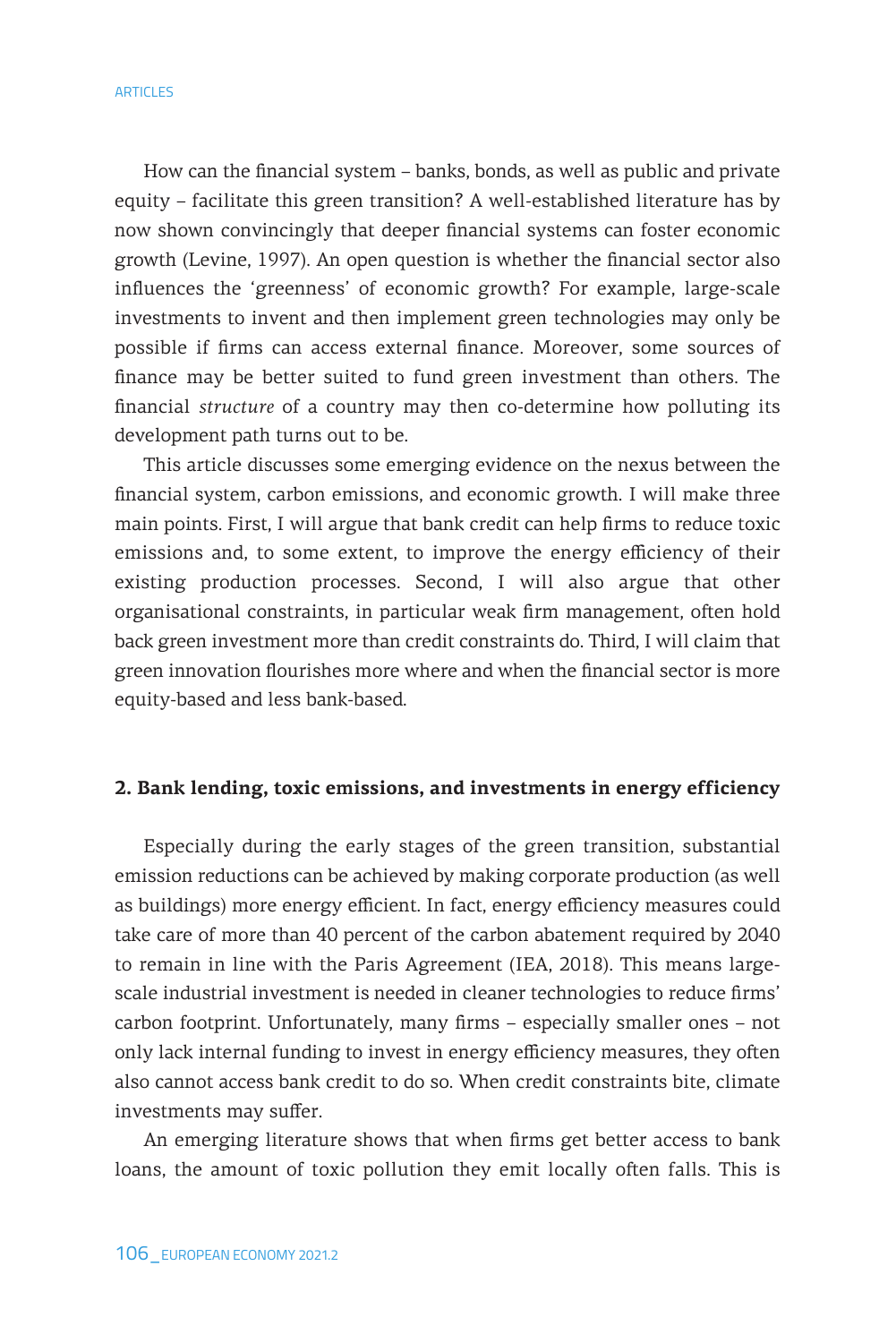presumably because bank credit allows them to invest in, and hence clean up, their production processes. For example Levine, Lin, Wang, and Xi (2018) show how positive credit supply shocks in U.S. counties help to reduce local air pollution. Likewise, Götz (2019) finds that financially constrained firms reduced toxic emissions once their capital cost decreased as a result of the U.S. Maturity Extension Program. Xu and Kim (2022) also find that financial constraints increase firms' toxic releases. Their evidence suggests that firms trade off pollution abatement costs against potential legal liabilities: the impact of financial constraints on toxic releases is stronger when regulatory enforcement is weaker.

To what extent does access to bank credit not only allow firms to reduce their emission of locally-polluting toxins but also of globally-harmful carbon? Carbon emissions are less visibly harmful at the local level and hence tend to expose firms to less legal risk. Firms may therefore deprioritize investments to reduce such emissions. Recent evidence confirms that while access to bank loans can help firms to limit carbon emissions, credit constraints appear not to be the most binding organizational constraint. For example, a cross-country survey of firm managers shows that despite the potential environmental and efficiency benefits of green investments, many firms refrain from implementing such measures (EBRD, 2019). Close to 60 percent of all interviewed firms see investments in energy efficiency as low priority relative to other investments. A lack of financial resources is the second-most cited reason not to do so, but this answer is only given by about 15 percent of all interviewed managers.

De Haas, Martin, Muûls, and Schweiger (2021) investigate these data in more detail and focus in particular on the relative important of credit constraints versus managerial constraints. They measure each firm's green management practices by using standardized data on firms' strategic objectives concerning the environment and climate change. This includes whether there is a manager with an explicit mandate to deal with environmental issues; and how the firm sets and monitors targets (if any) related to energy and water usage, carbon emissions, and other pollutants. In addition, they track which green investments firms made in the recent past. Green investments include machinery and vehicle upgrades; heating, cooling and lighting improvements; the on-site generation of green energy; waste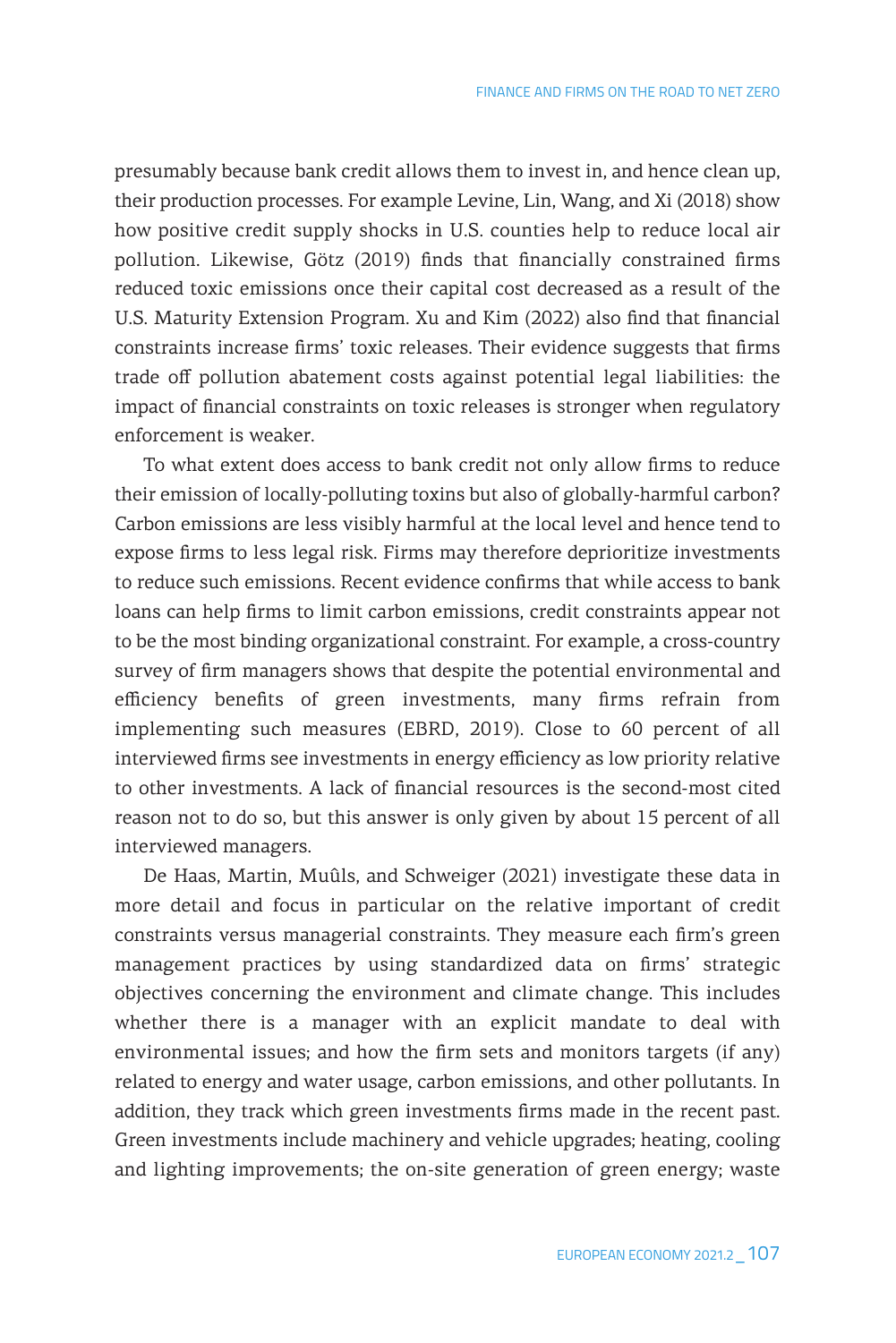minimization, recycling and waste management; improvements in energy and water management; and measures to control air or other pollution.

Their analysis shows how both credit constraints and green management influence the likelihood of green investments. Credit constraints hinder capital-intensive green investments in particular, such as machinery and vehicle upgrades and improved heating, cooling or lighting. They do not significantly reduce the likelihood of investing in air and other pollution control, potentially due to the "low-hanging fruit" nature of such investments. Firms with good green management practices, on the other hand, are more likely to invest in *all* types of green investment, with the effect larger for those more typically thought of as green: waste and recycling; energy or water management; air and other pollution controls.

If credit constraints and weak green management reduce firms' green investments, then this may eventually also hamper decarbonisation efforts. To investigate this, the authors use the European Pollutant Release and Transfer Register (E-PRTR) and focus on a sample of Eastern European countries. The E-PRTR contains data on pollutant emissions of a large number of industrial facilities. Their estimates indicate that, although there was a secular emission reduction during 2007-17, this decline was smaller in localities where banks had to deleverage more after the global financial crisis and where, as a result, more firms were credit constrained.

In sum, a growing body of evidence indicates that when firms have better access to bank credit, they may invest more in cleaner production technologies. This may not only reduce (local) toxic emissions but also (global) carbon emissions. At the same time, for many important energy-efficiency measures that firms can take, access to credit is less of a constraint than the quality of firms' (green) management. Better-managed firms tend to produce more cleanly, and this is often unrelated to their ability to access bank credit.

## **3. Banks and green innovation**

The previous section shows that banks can help, to some extent, with funding investment in tried-and-tested technologies that enhance firms' energy efficiency. Yet, the steep emission decline needed to achieve net zero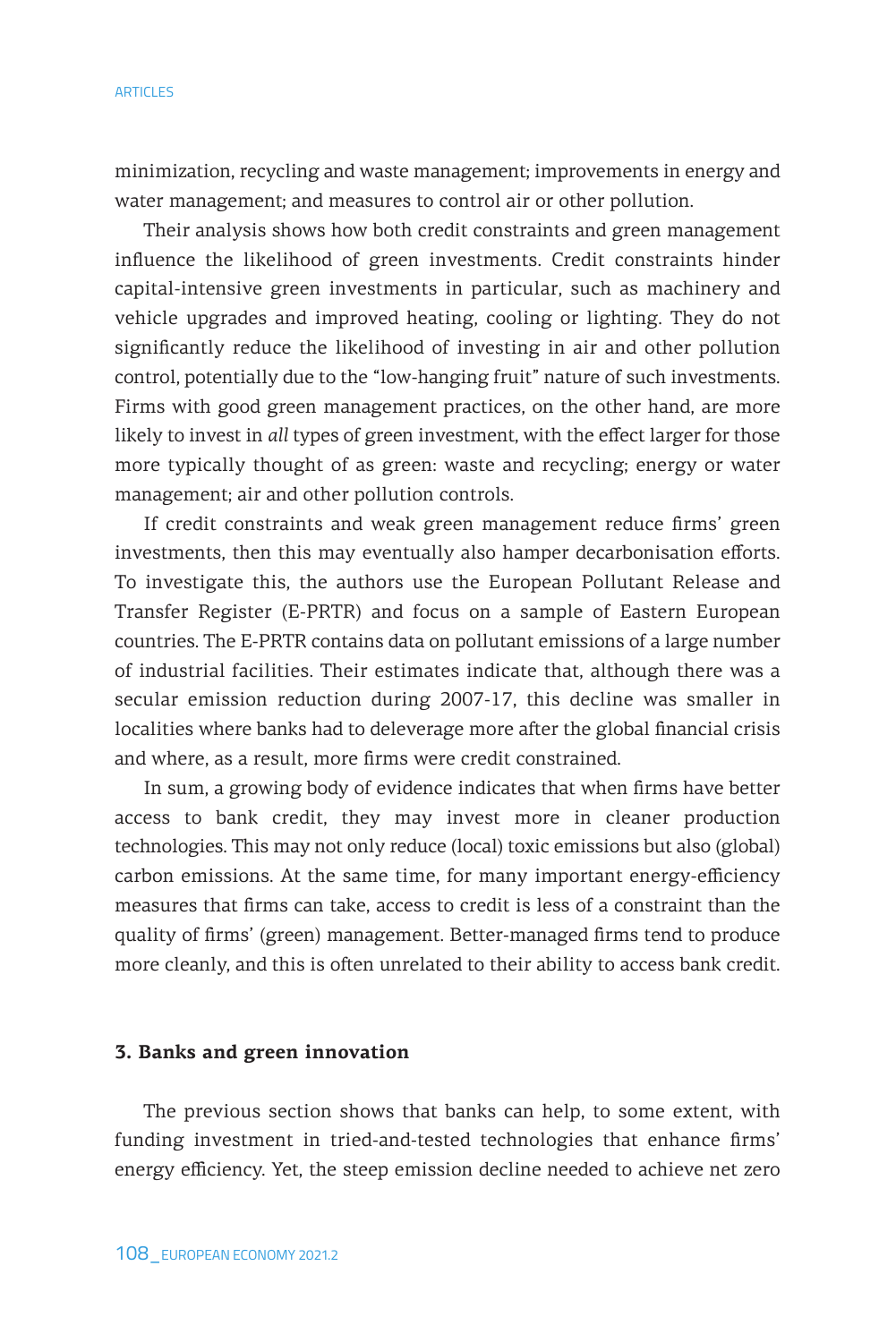by 2050 also requires developing entirely new production technologies. There are at least three reasons to believe that banks may be less willing (or able) to finance R&D into such innovative, greener technologies.

First, many banks tend to be inherently technologically conservative. They fear that funding new (and possibly cleaner) technologies will erode the value of collateral that underpins their existing loans – and which firms used to finance older technologies (Minetti, 2011; Degryse, Roukny, and Tielens, 2020). Second, green innovation (as does any innovation) often involves assets that are intangible and highly firm-specific. Many banks would instead be more comfortable with funding tangible and easily collateralisable assets. Third, banks often have a shorter time horizon (the loan maturity) than equity investors and are hence less interested in whether assets will become less valuable (or even stranded) in the more distant future. For example, banks have only very recently started to price some of the climate risk related to firms with large fossil fuel reserves (Delis, De Greiff, and Ongena, 2018). Even then, many (large) banks continue to provide syndicated loans to fossil fuel firms at spreads that under-price the risk of stranded assets – as compared to bonds issued by those firms. As a result, carbon producers are gradually switching from bond to bank funding (Beyene, Delis, De Greiff, and Ongena, 2021).

## **4. Equity and green innovation**

Stock markets may be better suited to fund innovative (and greener) technologies. By their nature, equity contracts are more appropriate to finance projects characterized by both high risks and high potential returns. To the extent that stock prices rationally discount future cash flows of polluting industries, equity investors may, in fact, be more sensitive to the costs and risks of pollution – even if these may only materialize in the future.

A key question is therefore to what extent equity investors take carbon emissions into account when assessing longer-term corporate risk. A growing body of evidence suggests that especially institutional investors are increasingly doing so. Survey evidence by Krueger, Sautner, and Starks (2020) shows that a large proportion of investment managers believe that climate risk is already affecting their portfolio companies. Almost 40 percent of the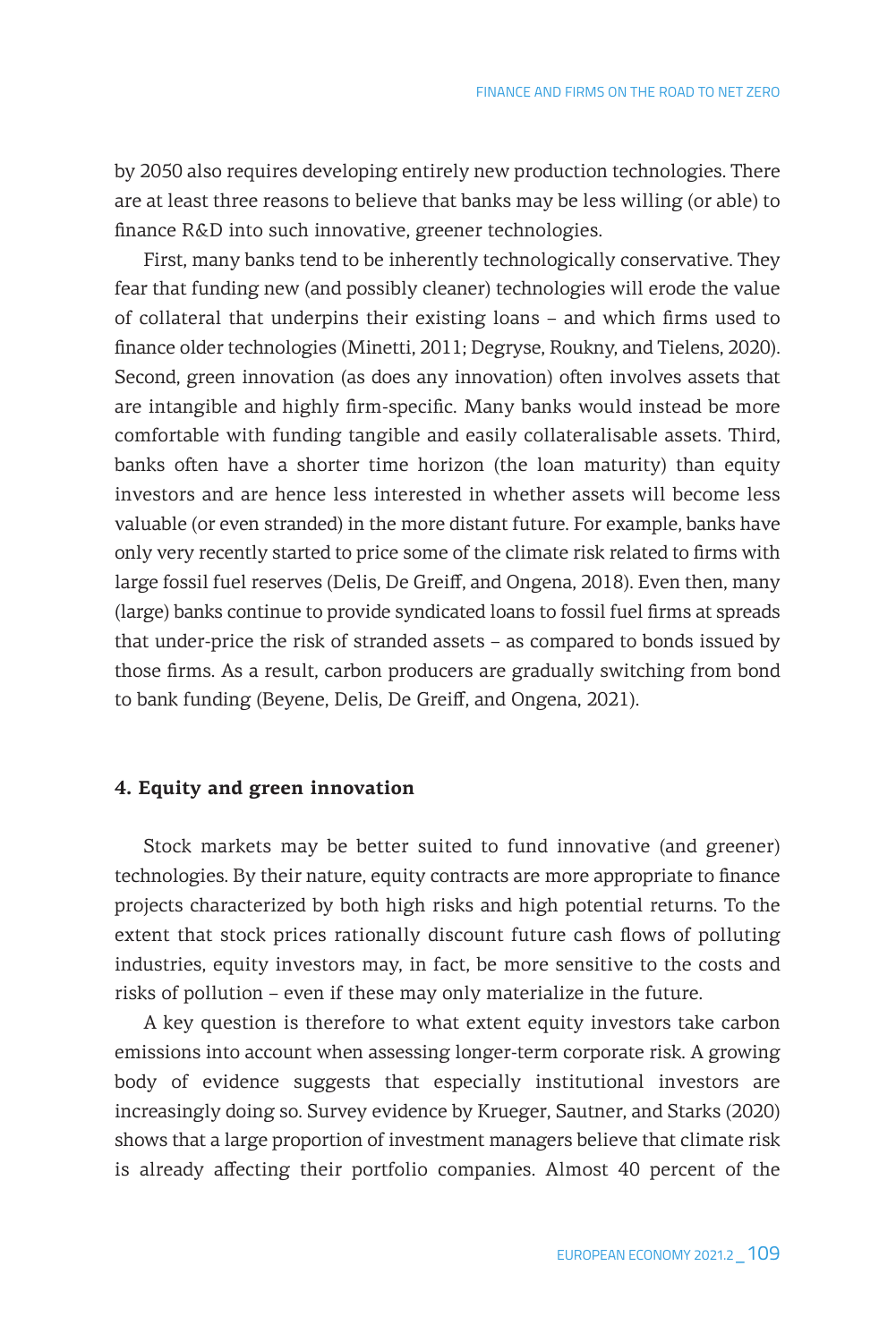surveyed investors are therefore aiming to reduce the carbon footprint of their portfolios, including through active engagement with management.<sup>38</sup> Such investors may also benefit from pushing companies to reduce carbon emissions because this helps to attract environmentally responsible investment clients (Ceccarelli, Ramelli and Wagner, 2020). Because institutional investors are taking carbon emissions into account when assessing corporate risk, Bolton and Kacperczyk (2021) find that stocks of U.S. firms with higher carbon emissions earn higher returns. Moreover, investors appear to shun carbonintensive companies, although this effect is limited to direct emissions from production and to the most carbon-intense industries. Recent evidence shows that also *private* equity providers can help to clean up production processes. Bellon (2020) find that private equity investors have helped to reduce pollution (both  $CO<sub>2</sub>$  and toxic chemicals) in the oil and gas industry.

## **5. Reducing carbon emissions: Banks versus equity**

The above discussion raises the question whether in the aggregate, countries with deeper stock markets relative to banking sectors may in fact follow steeper decarbonisation trajectories. To help answer this question, De Haas and Popov (2021) compare the role of banks and equity markets as potential financiers of green growth. Using a 48-country, 16-industry, 26-year panel data set, they assess the impact of both the size and the structure of the financial system on industries with different levels of carbon intensity. In particular, they distinguish industries on the basis of their inherent, technological propensity to pollute, measured as the carbon dioxide emissions per unit of value added. The authors then investigate two channels through which financial development and financial structure (the relative size of equity markets relative to banking sectors) can affect pollution: between-industry reallocation and within-industry innovation.

Using this empirical framework, the authors derive three findings. First, industries that pollute more for technological reasons, start to emit relatively

<sup>38.</sup> This not only holds for investors in developed markets but increasingly also for those investing in emerging market securities (EBRD, 2021).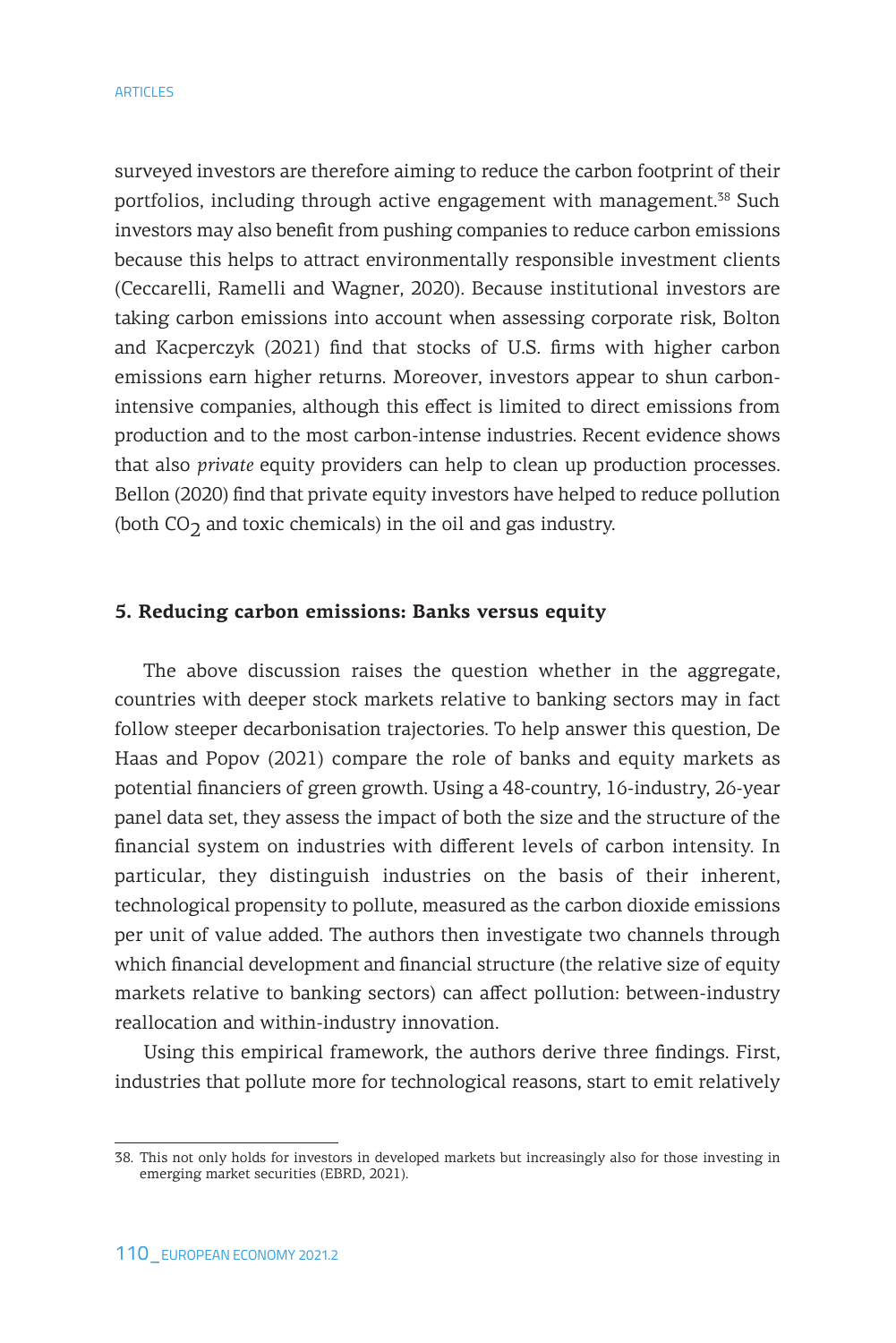less carbon dioxide where and when stock markets expand. Second, there are two distinct channels that underpin this result. Most importantly, stock markets facilitate the development of cleaner technologies within polluting industries. Using data on green patents, the authors show that deeper stock markets are associated with more green patenting in carbon-intensive industries. This patenting effect is strongest for inventions to increase the energy efficiency of industrial production. In line with this positive role of stock markets for green innovation, carbon emissions per unit of value added decline relatively more in carbon-intensive sectors when stock markets account for an increasing share of all corporate funding. There is also more tentative evidence for another channel: holding cross-industry differences in technology constant, stock markets appear to gradually reallocate investment towards more carbonefficient sectors. This is in line with the aforementioned tendency of (some) institutional investors to avoid the most carbon-intensive sectors. Polluting firms in these sectors will then find it more difficult to access external finance, putting them at a competitive disadvantage compared with cleaner companies.

Third, the domestic green benefits of more developed stock markets ' at home' may be offset by more pollution abroad, for instance because equityfunded firms offshore the most carbon-intensive parts of their production to foreign pollution havens. Analysis shows that the reduction in emissions by carbon-intensive sectors due to domestic stock market development is indeed accompanied by an increase in carbon embedded in imports of the same sector. However, the domestic greening effect dominates the pollution outsourcing effect by a factor of ten. This means that stock markets may have a genuine cleansing effect on polluting industries and do not simply help such industries to shift carbon-intensive activities to foreign pollution havens.

#### **6. Conclusions**

This introductory article has discussed some emerging evidence on the nexus between the financial system, carbon emissions, and economic growth. The evidence shows that while bank lending can help firms to improve the energy efficiency of their current production processes, other organisational constraints, in particular weak firm management, often hold back green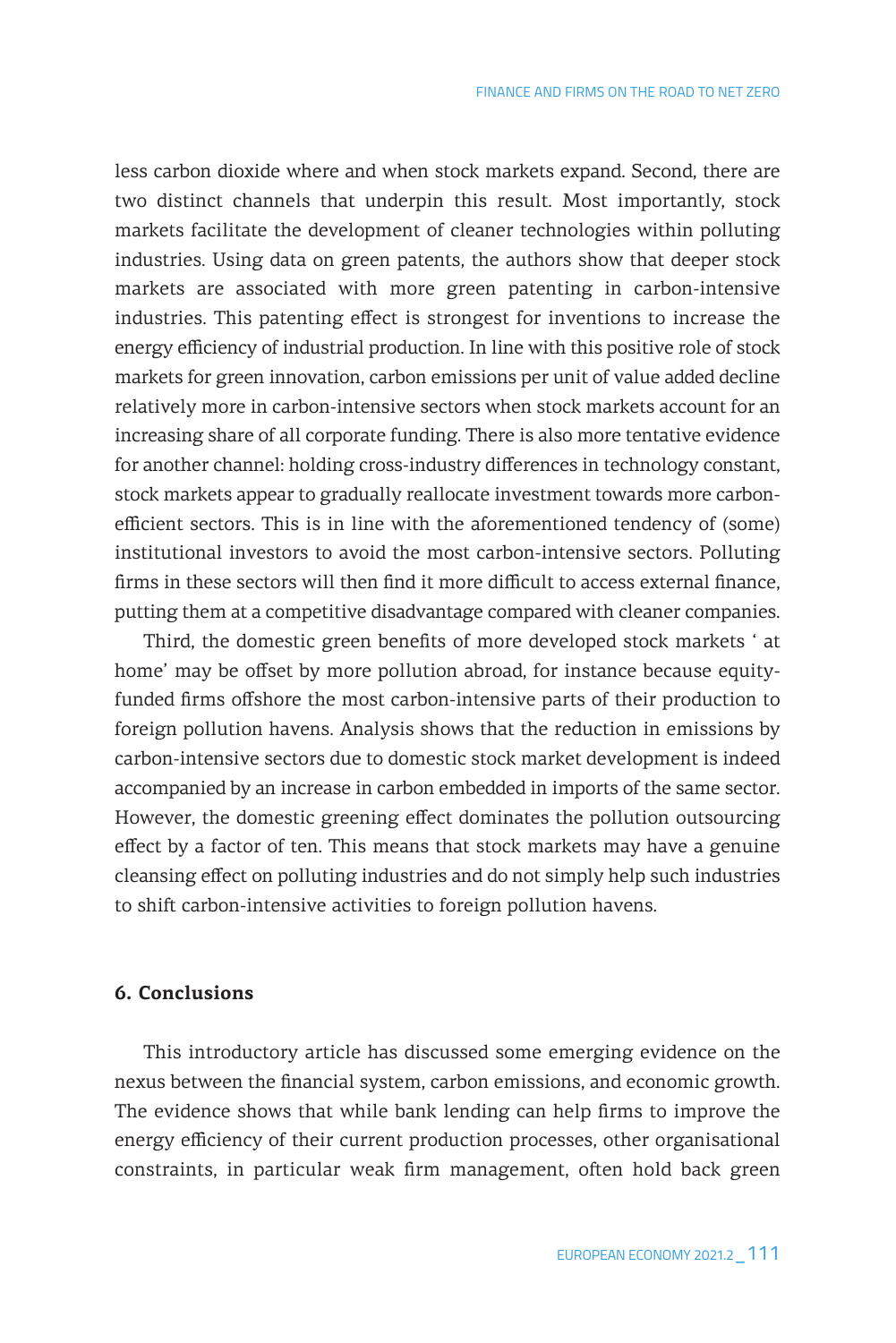#### **ARTICLES**

investments more than credit constraints. While policy measures that ease access to bank credit may be useful (for example, credit lines that are contingent on the adoption of state-of-the-art energy efficiency technologies) this might just be one element of a broader policy mix to stimulate green investments to boost firms' energy efficiency.

Governments and development banks may also consider measures to directly help strengthen firms' green management practices. Advisory services, training programs, and other consultancy related firm-level interventions can help managers to become better "green managers". Such interventions effectively teach managers how to not leave money at the table by postponing much-needed investments in energy efficiency.

Efforts to increase green investments by reducing credit constraints and by enhancing firms' managerial skills, will only pay off when the broader institutional framework is supportive. This means in particular that highly distortionary fossil fuel subsidies need to be eradicated. Recent evidence reveals that better-managed firms tend to reduce the fossil-fuel intensity of their production *unless* they can exploit high fuel subsidies (Schweiger and Stepanov, 2022). Moreover, the introduction of carbon pricing – either through a carbon tax or through a cap-and-trade system – can incentivise firms to stop procrastinating and instead invest in measures to make their production more energy efficient. The role of the financial sector is then a complementary one: it mobilises the funding for investments in energy-efficiency improvements and new technologies as firms respond to prices signals coming from, for example, carbon taxes. It is up to politicians and policy makers to create a policy framework that sets the rights incentives for firms to transition to net zero. The role of the financial system to then help firms to achieve this transition in an efficient way.

A second lesson from recent research is that green innovation tends to flourish more where and when finance is more equity-based and less bankbased. Countries with a bank-based financial system that are on the transition path towards net zero carbon emissions, may therefore also consider measures to stimulate the development of conventional equity markets. This holds especially for middle-income countries where carbon dioxide emissions may have increased more or less linearly during the development process. There, stock markets could play an important role in making future growth greener,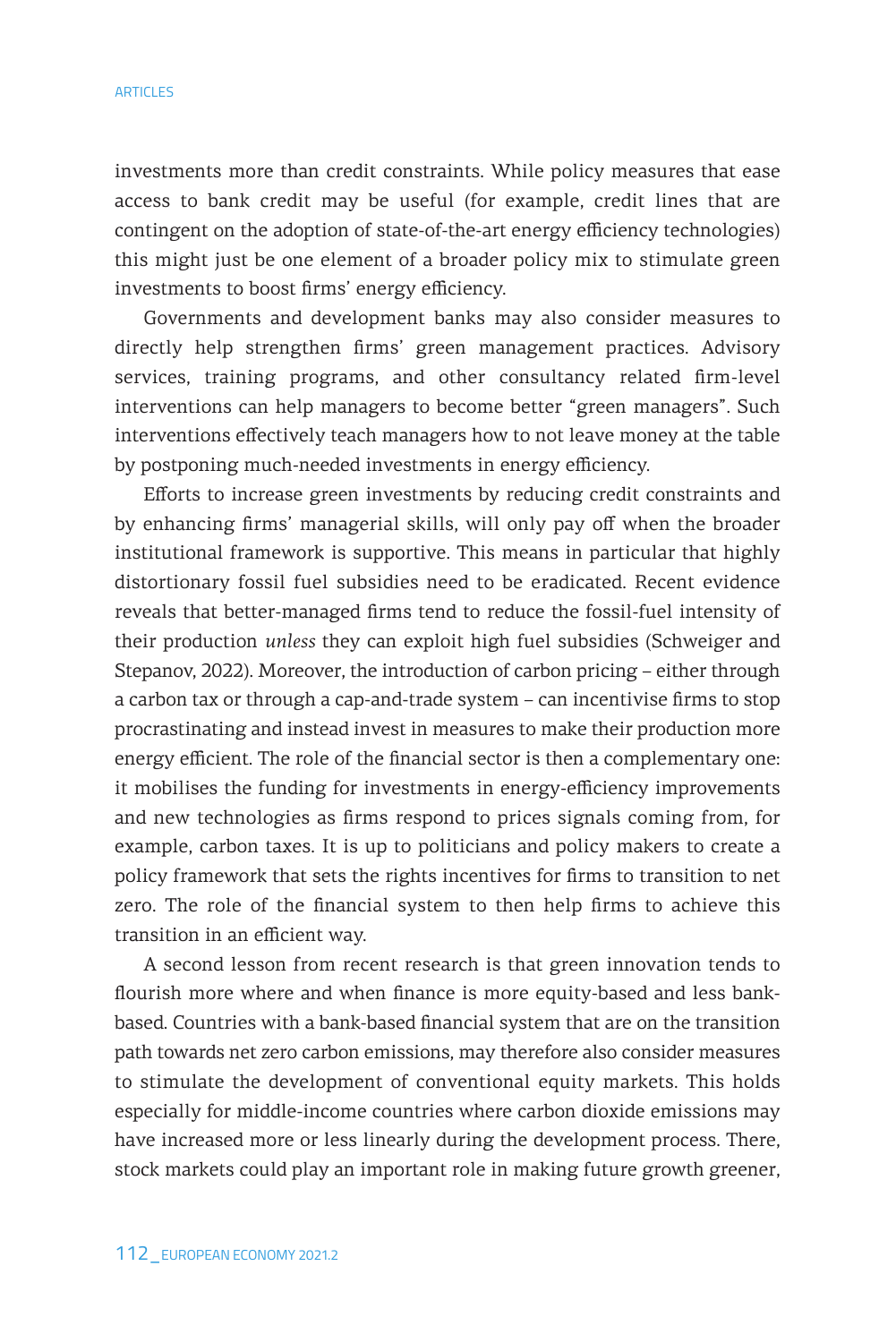in particular by stimulating innovation that leads to cleaner production processes within industries.

One way of doing so, especially in smaller economies, is through the regional integration of smaller equity markets. Such integration could target cross-border market infrastructure (such as links between stock exchanges and securities depositories); the harmonization of regulations; as well as capital market accelerator funds with regional mandates. An example is the successful consolidation of national stock markets in the Baltic region. Nasdaq Baltic operates the stock exchanges in Estonia, Latvia and Lithuania, as well as a common Central Securities Depository. It provides capital market infrastructure across the whole value chain, including listing, trading, and market data, as well as post-trade services including clearing, settlement and safe-keeping of securities. This makes it easier for investors to transact crossborder and, ultimately, for firms to raise equity. Similar efforts are ongoing to integrate several stock exchanges in the Balkans.

Another way to help develop equity markets that can provide firms with the equity needed for green innovation, is by levelling the playing field between the cost of equity and the cost of debt. Countries that want to limit the negative environmental externalities stemming from a financial system that is overly reliant on bank lending (and debt more generally) can reduce tax-code favouritism towards debt (such as the deductibility of interest payments and double taxation of dividends). An example is the notional interest deduction that Belgium introduced in 2006. Similarly, as part of the European Commission's work on the Capital Markets Union, a common corporate tax base has been proposed to address the current debt bias in corporate taxation. A so-called Allowance for Growth and Investment will give firms equivalent tax benefits for equity and debt.

In parallel, countries can take measures to counterbalance the tendency of banking sectors to (continue to) finance relatively "dirty" industries. Examples include the green credit guidelines and resolutions that China and Brazil introduced in 2012 and 2014, respectively, to encourage banks to improve their environmental and social performance and to lend more to firms that are part of the low-carbon economy. From an industry perspective, adherence to the so-called Carbon Principles, Climate Principles, Equator Principles, UN Principles for Responsible Banking, as well as the Collective Commitment to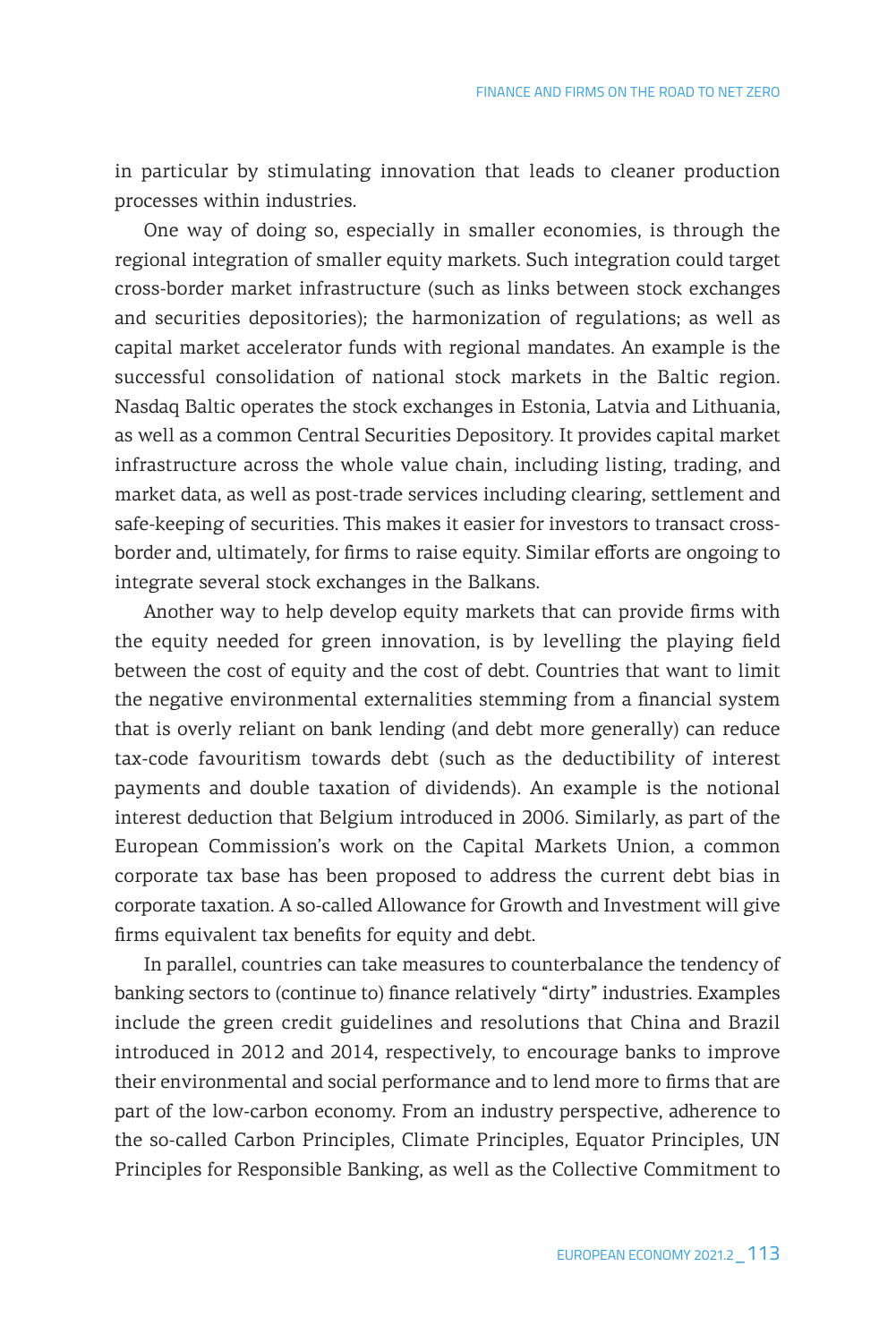#### **ARTICLES**

Climate Action should also contribute to a greening of bank lending. Strict adherence to these principles can potentially make governmental climate change policies more effective by accelerating capital reallocation and investment towards low-carbon technologies.

To incentivize and enable banks to adhere to these Principles in a meaningful way, supervisory climate stress tests, such as currently being undertaken by the European Central Bank, can be useful. Moreover, a growing number of banking supervisors – as part of developing a Pillar 3 framework on ESG risks and in line with the Financial Stability Board's Task Force on Climate-related Financial Disclosures – is moving towards mandatory disclosure of climate-related financial risks. The meaningful disclosure of climate risks will allow depositors, investors, and other stakeholders to make more informed decisions and hence to enhance market discipline. Relatedly, the meaningful disclosure of climate risks by companies is a precondition for banks and other providers of capital to understand and manage climate-related risks. This work is likely to be facilitated by that of recently announced International Sustainability Standards Board, which aims to create a global, comparable set of sustainability standards.

Lastly, the so-called Net-Zero Banking Alliance (NZBA), a United Nations initiative, brings together banks that are committed to align their portfolios with net-zero emissions by 2050. A useful aspect of this alliance is that it helps banks to set (and publicly commit to) an intermediate target for 2030 or sooner, thereby accelerating their decarbonisation strategies and making them more credible. Even then, voluntary commitments may not suffice, as evidenced by the fact that many global banks that signed up to the NZBA and similar initiatives continue to finance fossil-fuel extraction at scale. Banks looking for more credible decarbonisation strategies may choose to have their strategies validated by the Science Based Targets initiative (SBTi), an independent body that assesses whether banks strategies are aligned with the Paris goal of limiting global warming to 2° C.